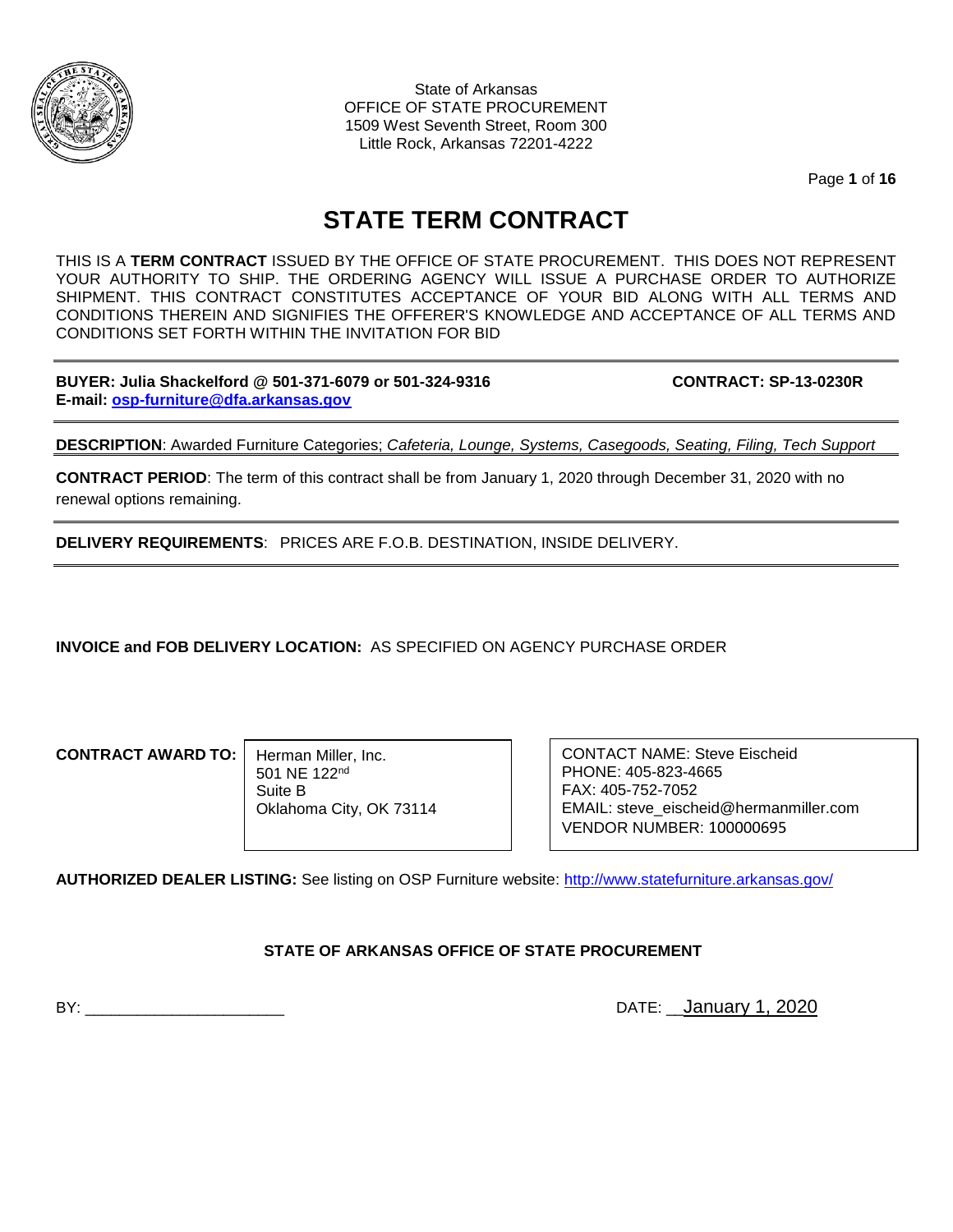## **MANUFACTURER'S PRICE LIST EFFECTIVE DATE: JANUARY 1, 2020**

| Product                           | Low Range    | <b>High Range</b> | <b>End User</b>  |
|-----------------------------------|--------------|-------------------|------------------|
| Discounts Program                 |              |                   |                  |
| "First Office (FS)                | \$0.00       | \$100,000.00      | 49.70%           |
| *First Office (FS)                | \$100,000.01 | \$400,000.00      | 54.70%           |
| *First Office (FS)                | \$400,000.01 | \$0.00            | 0.00% negotiable |
| "Sit-On-It (TH)                   | \$0.00       | \$100,000.00      | 51.50%           |
| *Sit-On-It (TH)                   | \$100,000.01 | \$400,000.00      | 55.00%           |
| *Sit-On-It (TH)                   | \$400,000.01 | \$0.00            | 0.00% negotiable |
| Accessories (8)                   | \$0.00       | \$100,000.00      | 64.00%           |
| Accessories (8)                   | \$100.000.01 | \$400,000.00      | 66.00%           |
| Accessories (8)                   | \$400,000.01 | \$0.00            | 0.00% negotiable |
| Action Office® 1 & AO2 Panels (B) | \$0.00       | \$100,000.00      | 64.00%           |
| Action Office® 1 & AO2 Panels (B) | \$100,000.01 | \$400,000.00      | 66.00%           |
| Action Office® 1 & AO2 Panels (B) | \$400,000.01 | \$0.00            | 0.00% negotiable |
| Action Office® 2 Components (J)   | \$0.00       | \$100,000.00      | 64.00%           |
| Action Office® 2 Components (J)   | \$100,000.01 | \$400,000.00      | 66.00%           |
| Action Office® 2 Components (J)   | \$400,000.01 | \$0.00            | 0.00% negotiable |
| Aeron® Chairs (EC)                | \$0.00       | \$100,000.00      | 48.00%           |
| Aeron® Chairs (EC)                | \$100,000.01 | \$400,000.00      | 50.00%           |
| Aeron <sup>®</sup> Chairs (EC)    | \$400,000.01 | \$0.00            | 0.00% negotiable |
| Ambi® Chairs (EU)                 | \$0.00       | \$100,000.00      | 50.00%           |
| Ambi <sup>®</sup> Chairs (EU)     | \$100,000.01 | \$400,000.00      | 52.00%           |
| Ambi® Chairs (EU)                 | \$400,000.01 | \$0.00            | 0.00% negotiable |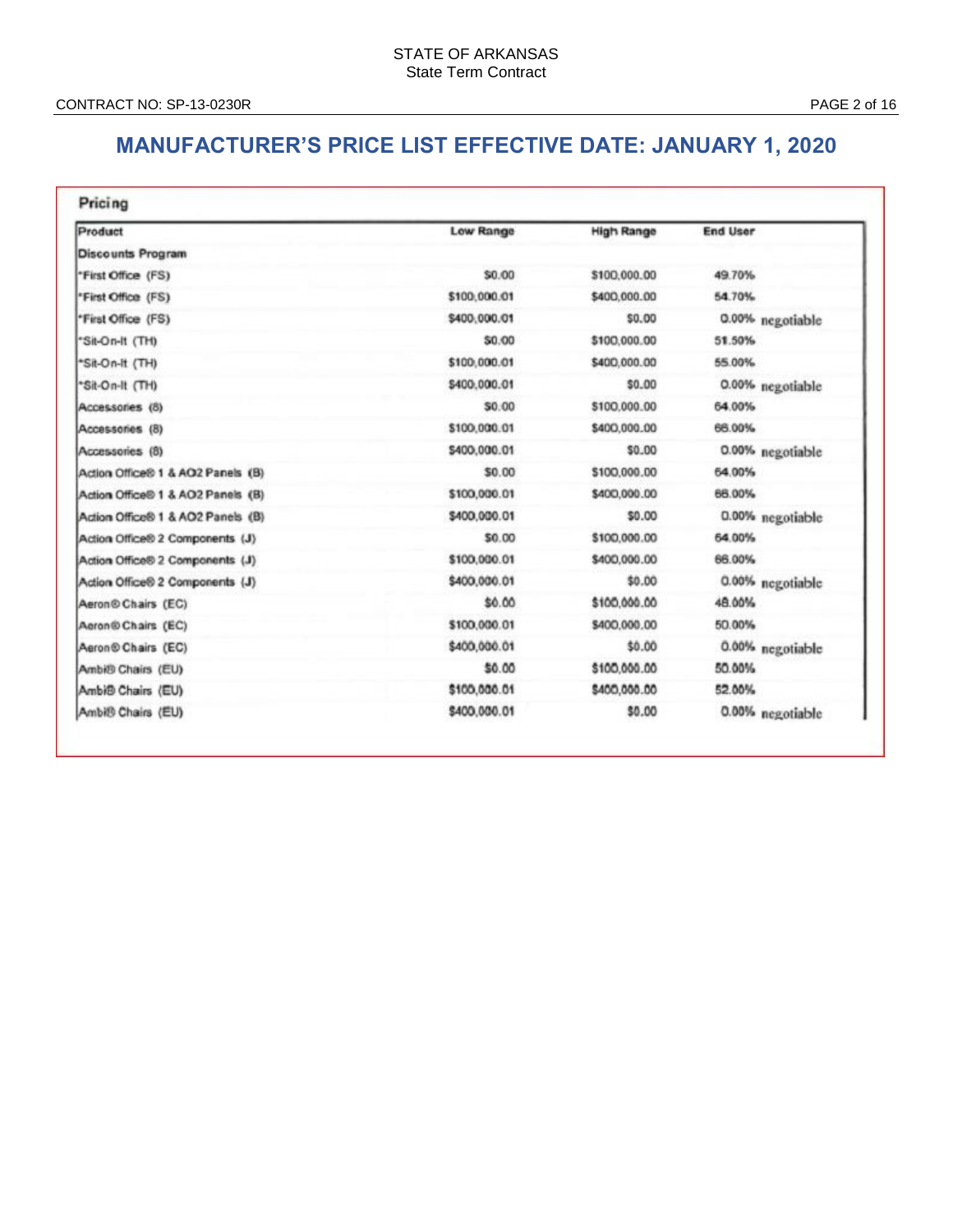#### CONTRACT NO: SP -13 -0230R PAGE

| Arrio (SK)                              | \$0.00       | \$100,000.00 | 48.00%           |
|-----------------------------------------|--------------|--------------|------------------|
| Arrio (SK)                              | \$100,000.01 | \$400,000.00 | 50.00%           |
| Arrio (SK)                              | \$400,000.01 | \$0.00       | 0.00% negotiable |
| Aside® Seating (PD)                     | \$0.00       | \$100,000.00 | 50.00%           |
| Aside® Seating (PD)                     | \$100,000.01 | \$400,000.00 | 52.00%           |
| Aside® Seating (PD)                     | \$400,000.01 | \$0.00       | 0.00% negotiable |
| Avive® (DL)                             | \$0.00       | \$100,000.00 | 64.00%           |
| Avive® (DL)                             | \$100,000.01 | \$400,000.00 | 66.00%           |
| Avive® (DL)                             | \$400,000.01 | \$0.00       | 0.00% negotiable |
| Burdick Group™ (Y)                      | \$0.00       | \$100,000.00 | 43.00%           |
| Burdick Group™ (Y)                      | \$100,000.01 | \$400,000.00 | 45.00%           |
| Burdick Group™ (Y)                      | \$400,000.01 | \$0.00       | 0.00% negotiable |
| C-Style Overhead Storage (CS)           | \$0.00       | \$100,000.00 | 64.00%           |
| C-Style Overhead Storage (CS)           | \$100,000.01 | \$400,000.00 | 66.00%           |
| C-Style Overhead Storage (CS)           | \$400,000.01 | \$0.00       | 0.00% negotiable |
| Canvas Group Based (FR)                 | \$0.00       | \$100,000.00 | 64.00%           |
| Canvas Group Based (FR)                 | \$100,000.01 | \$400,000.00 | 66.00%           |
| Canvas Group Based (FR)                 | \$400,000.01 | \$0.00       | 0.00% negotiable |
| Canvas Metal Storage (FM)               | \$0.00       | \$100,000.00 | 64.00%           |
| Canvas Metal Storage (FM)               | \$100,000.01 | \$400,000.00 | 66.00%           |
| Canvas Metal Storage (FM)               | \$400,000.01 | SO.00        | 0.00% negotiable |
| Canvas Office Landscape Beam-Based (FW) | \$0.00       | \$100,000.00 | 64.00%           |
| Canvas Office Landscape Beam-Based (FW) | \$100,000.01 | \$400,000.00 | 66.00%           |
| Canvas Office Landscape Beam-Based (FW) | \$400,000.01 | \$0.00       | 0.00% negotiable |
| Canvas Private Office (FV)              | \$0.00       | \$100,000.00 | 64.00%           |
| Canvas Private Office (FV)              | \$100,000.01 | \$400,000.00 | 66.00%           |
| Canvas Private Office (FV)              | \$400,000.01 | \$0.00       | 0.00% negotiable |
| Canvas Wall-Based (FT)                  | \$0.00       | \$100,000.00 | 64.00%           |
| Canvas Wall-Based (FT)                  | \$100,000.01 | \$400,000.00 | 66.00%           |
| Canvas Wall-Based (FT)                  | \$400,000.01 | \$0.00       | 0.00% negotiable |
| Canvas Wood Storage (FF)                | \$0.00       | \$100,000.00 | 64.00%           |
| Canvas Wood Storage (FF)                | \$100,000.01 | \$400,000.00 | 66.00%           |
| Canvas Wood Storage (FF)                | \$400,000.01 | \$0.00       | 0.00% negotiable |
| Caper® Chair (WC)                       | \$0.00       | \$100,000.00 | 50.00%           |
| Caper® Chair (WC)                       | \$100,000.01 | \$400,000.00 | 52.00%           |
| Caper® Chair (WC)                       | \$400,000.01 | \$0.00       | 0.00% negotiable |
| Celeste™ Seating (CL)                   | \$0.00       | \$100,000.00 | 43.00%           |
| Celeste™ Seating (CL)                   | \$100,000.01 | \$400,000.00 | 45.00%           |
| Celeste™ Seating (CL)                   | \$400,000.01 | \$0.00       | 0.00% negotiable |
| Celle (TR)                              | SO.00        | \$100,000.00 | 48.00%           |
| Celle (TR)                              | \$100,000.01 | \$400,000.00 | 50.00%           |
| Celle (TR)                              | \$400,000.01 | \$0.00       | 0.00% negotiable |
| Classical Seating (E)                   | \$0.00       | \$100,000.00 | 43.00%           |
| Classical Seating (E)                   | \$100,000.01 | \$400,000.00 | 45.00%           |
| Classical Seating (E)                   | \$400,000.01 | \$0.00       | 0.00% negotiable |
| Ca/Struc® (S)                           | \$0.00       | \$100,000.00 | 46.00%           |
| Co/Struc® (S)                           | \$100,000.01 | \$400,000.00 | 48.00%           |
| Co/Struc® (S)                           | \$400,000.01 | \$0.00       | 0.00% negotiable |
| Collection (ER)                         | \$0.00       | \$100,000.00 | 43.00%           |
|                                         |              |              |                  |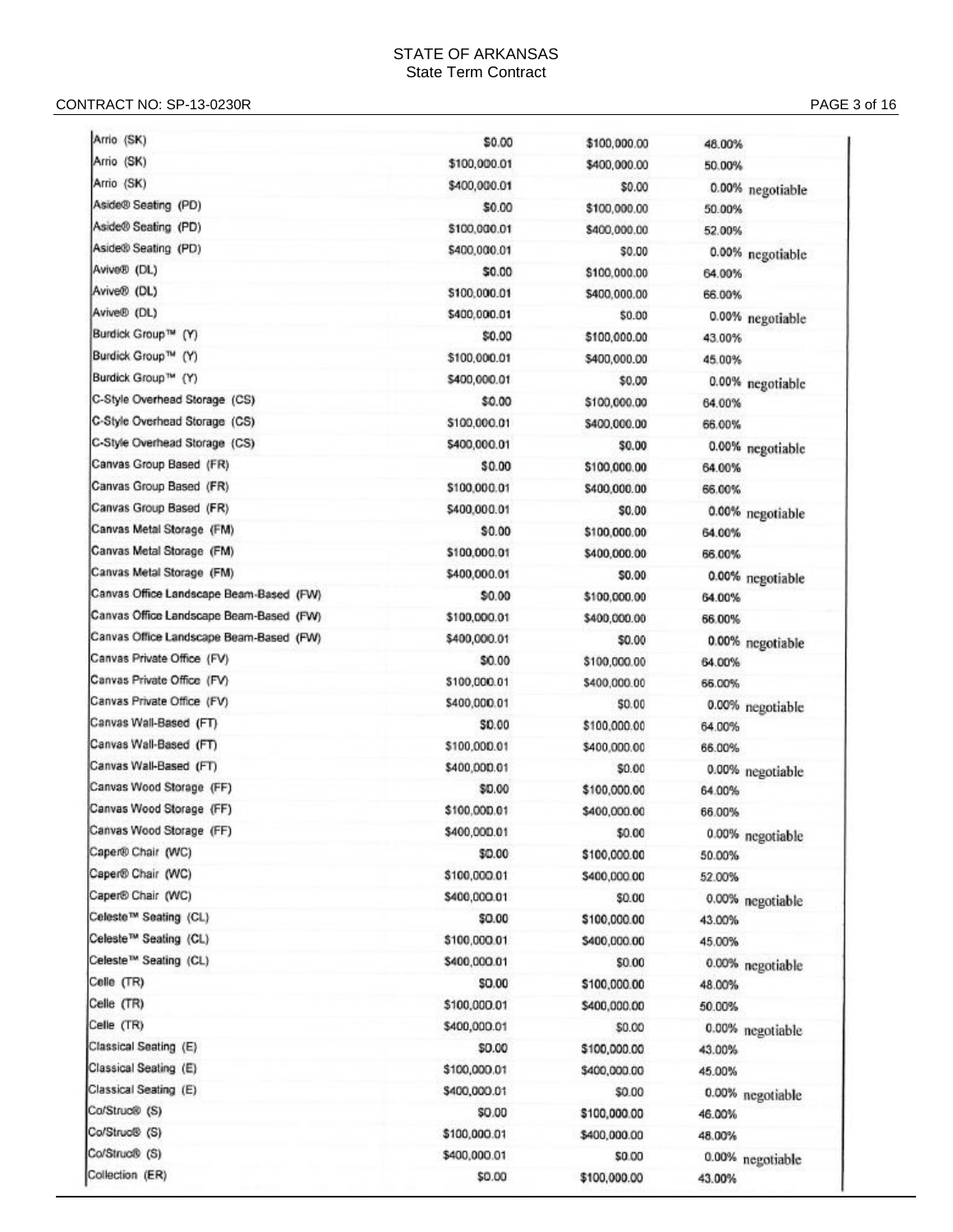| Collection (ER)                            | \$100,000.01 | \$400,000.00 | 45.00%           |
|--------------------------------------------|--------------|--------------|------------------|
| Collection (ER)                            | \$400,000.01 | \$0.00       | 0.00% negotiable |
| Eames Molded Plastic and Wire Chairs (VT)  | \$0.00       | \$100,000.00 | 37.00%           |
| Eames Molded Plastic and Wire Chairs (VT)  | \$100,000.01 | \$400,000.00 | 39.00%           |
| Earnes Molded Plastic and Wire Chairs (VT) | \$400,000.01 | \$0.00       | 0.00% negotiable |
| Eames® Aluminum Group (H)                  | \$0.00       | \$100,000.00 | 43.00%           |
| Eames® Aluminum Group (H)                  | \$100,000.01 | \$400,000.00 | 45.00%           |
| Eames® Aluminum Group (H)                  | \$400,000.01 | \$0.00       | 0.00% negotiable |
| Eames® Shell Chair (I)                     | \$0.00       | \$100,000.00 | 43.00%           |
| Eames® Shell Chair (I)                     | \$100,000.01 | \$400,000.00 | 45.00%           |
| Eames® Shell Chair (I)                     | \$400,000.01 | \$0.00       | 0.00% negotiable |
| Earnes® Tandem Seating (L)                 | \$0.00       | \$100,000.00 | 43.00%           |
| Eames® Tandem Seating (L)                  | \$100,000.01 | \$400,000.00 | 45.00%           |
| Earnes® Tandem Seating (L)                 | \$400,000.01 | \$0.00       | 0.00% negotiable |
| Embody (CN)                                | 50.00        | \$100,000.00 | 46.00%           |
| Embody (CN)                                | \$100,000.01 | \$400,000.00 | 48.00%           |
| Embody (CN)                                | \$400,000.01 | \$0.00       | 0.00% negotiable |
| Energy Distribution Systems (C)            | \$0.00       | \$100,000.00 | 64.00%           |
| Energy Distribution Systems (C)            | \$100,000.01 | \$400,000.00 | 66.00%           |
| Energy Distribution Systems (C)            | \$400,000.01 | \$0.00       | 0.00% negotiable |
| Equa 200 Seating (QD)                      | \$0.00       | \$100,000.00 | 54.00%           |
| Equa 2® Seating (QD)                       | \$100,000.01 | \$400,000.00 | 56.00%           |
| Equa 2® Seating (QD)                       | \$400,000.01 | \$0.00       | 0.00% negotiable |
| Ergon 3® Seating (MA)                      | \$0.00       | \$100,000.00 | 54.00%           |
| Ergon 38 Seating (MA)                      | \$100,000.01 | \$400,000.00 | 56.00%           |
| Ergon 3® Seating (MA)                      | \$400,000.01 | \$0.00       | 0.00% negotiable |
| Ergonomic Computer Furniture (TE)          | \$0.00       | \$100,000.00 | 64.00%           |
| Ergonomic Computer Furniture (TE)          | \$100,000.01 | \$400,000.00 | 66.00%           |
| Ergonomic Computer Furniture (TE)          | \$400,000.01 | \$0.00       | 0.00% negotiable |
| Ethospace® (U)                             | \$0.00       | \$100,000.00 | 64.00%           |
| Ethospace® (U)                             | \$100,000.01 | \$400,000.00 | 66.00%           |
| Ethospace® (U)                             | \$400,000.01 | \$0.00       | 0.00% negotiable |
| Everywhere Tables (IV)                     | \$0.00       | \$100,000.00 | 62.00%           |
| Everywhere Tables (IV)                     | \$100,000.01 | \$400,000.00 | 64.00%           |
| Everywhere Tables (IV)                     | \$400,000.01 | \$0.00       | 0.00% negotiable |
| Generic (R)                                | \$0.00       | \$100,000.00 | 64.00%           |
| Generic (R)                                | \$100,000.01 | \$400,000.00 | 66.00%           |
| Generic (R)                                | \$400,000.01 | \$0.00       | 0.00% negotiable |
| Goetz Sofa (GS)                            | \$0.00       | \$100,000.00 | 37.00%           |
| Goetz Sofa (GS)                            | \$100,000.01 | \$400,000.00 | 39.00%           |
| Goetz Sofa (GS)                            | \$400,000.01 | \$0.00       | 0.00% negotiable |
| Healthcare Action Lab (D)                  | \$0.00       | \$100,000.00 | 46.00%           |
| Healthcare Action Lab (D)                  | \$100,000.01 | \$400,000.00 | 48.00%           |
| Healthcare Action Lab (D)                  | \$400,000.01 | \$0.00       | 0.00% negotiable |
| Healthcare Carts (SA)                      | \$0.00       | \$100,000.00 | 7.00%            |
| Healthcare Carts (SA)                      | \$100,000.01 | \$400,000.00 | 7.00%            |
| Healthcare Carts (SA)                      | \$400,000.01 | \$0.00       | 0.00% negotiable |
| Healthcare Casework (CG)                   | \$0.00       | \$100,000.00 | 46.00%           |
| Healthcare Casework (CG)                   | \$100,000.01 | \$400,000.00 | 48.00%           |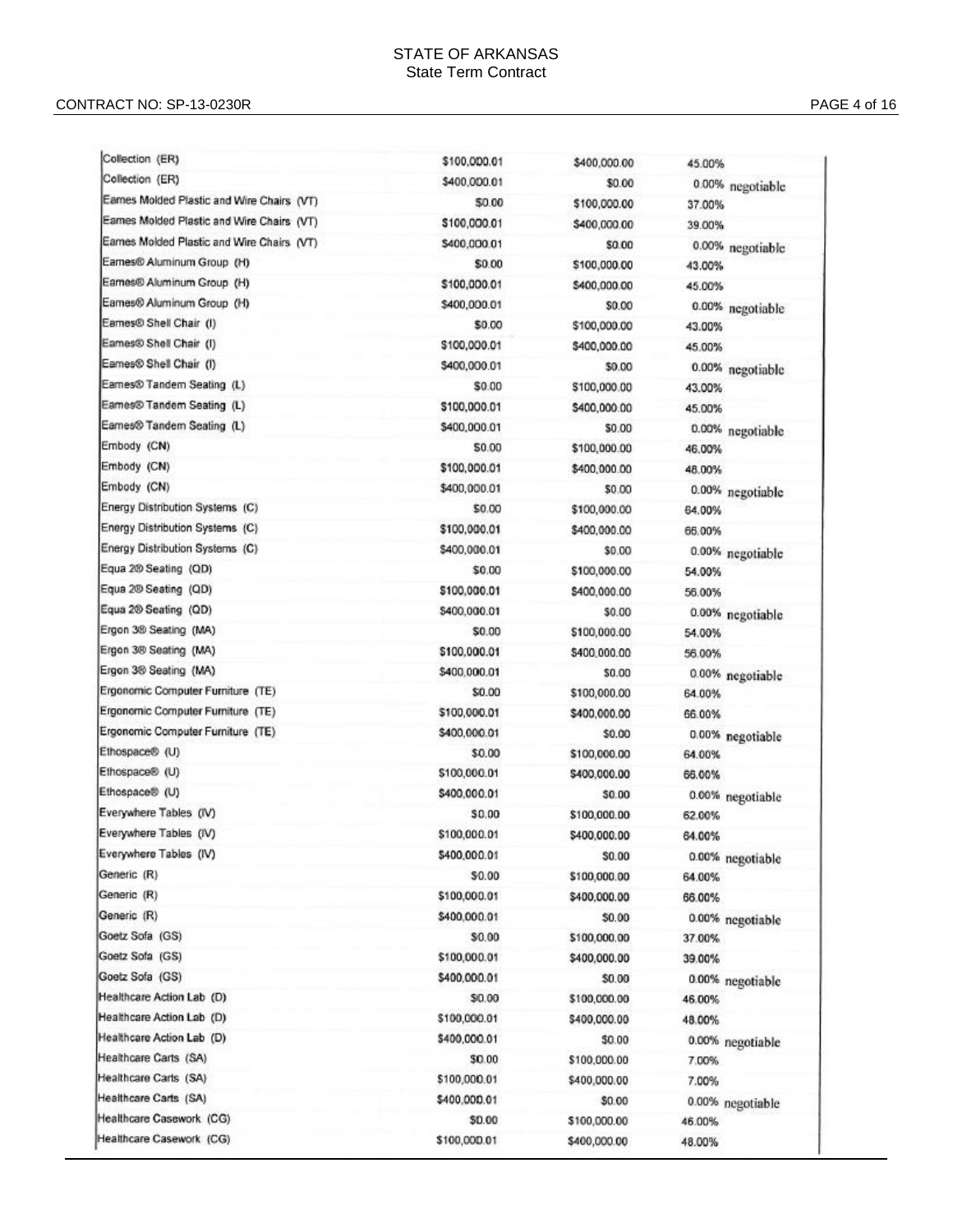#### CONTRACT NO: SP -13 -0230R PAGE

| Healthcare Casework (CG)                | \$400,000.01           | \$0.00                       |                  | 0.00% negotiable |
|-----------------------------------------|------------------------|------------------------------|------------------|------------------|
| Herman Miller Tables (F)                | \$0.00                 | \$100,000.00                 | 64.00%           |                  |
| Herman Miller Tables (F)                | \$100,000.01           | \$400,000.00                 | 66.00%           |                  |
| Herman Miller Tables (F)                | \$400,000.01           | \$0.00                       |                  | 0.00% negotiable |
| Innovative Products (IP)                | \$0.00                 | \$100,000.00                 | 43.00%           |                  |
| Innovative Products (IP)                | \$100,000.01           | \$400,000.00                 | 45.00%           |                  |
| Innovative Products (IP)                | \$400,000.01           | \$0.00                       |                  | 0.00% negotiable |
| International Collection (IK)           | 50.00                  | \$100,000.00                 | 43.00%           |                  |
| International Collection (IK)           | \$100,000.01           | \$400,000.00                 | 45.00%           |                  |
| International Collection (IK)           | \$400,000.01           | \$0.00                       |                  | 0.00% negotiable |
| Intersect® Portfolio (CP)               | \$0.00                 | \$100,000.00                 | 48.00%           |                  |
| Intersect® Portfolio (CP)               | \$100,000.01           | \$400,000.00                 | 50.00%           |                  |
| Intersect® Portfolio (CP)               | \$400,000.01           | \$0.00                       |                  | 0.00% negotiable |
| Lighting (A)                            | \$0.00                 | \$100,000.00                 | 64.00%           |                  |
| Lighting (A)                            | \$100,000.01           | \$400,000.00                 | 66.00%           |                  |
| Lighting (A)                            | \$400,000.01           | \$0.00                       |                  | 0.00% negotiable |
| Limerick® Seating (PO)                  | \$0.00                 | \$100,000.00                 | 50.00%           |                  |
| Limerick® Seating (PO)                  | \$100,000.01           | \$400,000.00                 | 52.00%           |                  |
| Limerick® Seating (PO)                  | \$400,000.01           | \$0.00                       |                  | 0.00% negotiable |
| Magis Alliance (CW)                     | \$0.00                 | \$100,000.00                 | 37.00%           |                  |
| Magis Alliance (CW)                     | \$100,000.01           | \$400,000.00                 | 39.00%           |                  |
| Magis Alliance (CW)                     | \$400,000.01           | \$0.00                       |                  | 0.00% negotiable |
| Mattiazzi Alliance (CX)                 | \$0.00                 | \$100,000.00                 | 37.00%           |                  |
| Mattiazzi Alliance (CX)                 | \$100,000.01           | \$400,000.00                 | 39.00%           |                  |
| Mattiazzi Alliance (CX)                 | \$400,000.01           | \$0.00                       |                  | 0.00% negotiable |
| Meridian Towers (MG)                    | \$0.00                 | \$100,000.00                 | 47.00%           |                  |
| Meridian Towers (MG)                    | \$100,000.01           | \$400,000.00                 | 49.00%           |                  |
| Meridian Towers (MG)                    | \$400,000.01           | \$0.00                       |                  | 0.00% negotiable |
| Meridian Verticals (MV)                 | \$0.00                 | \$100,000.00                 | 49.00%           |                  |
| Meridian Verticals (MV)                 | \$100,000.01           | \$400,000.00                 | 51.00%           |                  |
| Meridian Verticals (MV)                 | \$400,000.01           | \$0.00                       |                  | 0.00% negotiable |
| Meridian® Desks 5000 Series (MD)        | \$0.00                 | \$100,000.00                 | 47.00%           |                  |
| Meridian® Desks 5000 Series (MD)        | \$100,000.01           | \$400,000.00                 | 49.00%           |                  |
| Meridian® Desks 5000 Series (MD)        | \$400,000.01           | \$0.00                       |                  | 0.00% negotiable |
| Meridian® Laterals (MF)                 | \$0.00                 | \$100,000.00                 | 49.00%           |                  |
| Meridian® Laterals (MF)                 | \$100,000.01           | \$400,000.00                 | 51.00%           |                  |
| Meridian® Laterals (MF)                 | \$400,000.01           | \$0.00                       |                  | 0.00% negotiable |
| Meridian® Pedestals (MP)                | \$0.00                 | \$100,000.00                 | 49.00%           |                  |
| Meridian® Pedestals (MP)                | \$100,000.01           | \$400,000.00                 | 51.00%           |                  |
| Meridian® Pedestals (MP)                | \$400,000.01           | \$0.00                       |                  |                  |
| Meridian® Storage Cases/Book Cases (MS) | \$0.00                 | \$100,000.00                 | 47.00%           | 0.00% negotiable |
| Meridian® Storage Cases/Book Cases (MS) | \$100,000.01           | \$400,000.00                 | 49.00%           |                  |
| Meridian® Storage Cases/Book Cases (MS) | \$400,000.01           | \$0.00                       |                  |                  |
| Mirra® (LZ)                             | \$0.00                 | \$100,000.00                 | 0.00%            | negotiable       |
| Mirra® (LZ)                             | \$100,000.01           | \$400,000.00                 | 48.00%           |                  |
| Mirra® (LZ)                             | \$400,000.01           | \$0.00                       | 50.00%           |                  |
|                                         |                        |                              | 0.00%            | negotiable       |
|                                         |                        |                              |                  |                  |
| My Studio (NT)<br>My Studio (NT)        | \$0.00<br>\$100,000.01 | \$100,000.00<br>\$400,000.00 | 45.00%<br>47.00% |                  |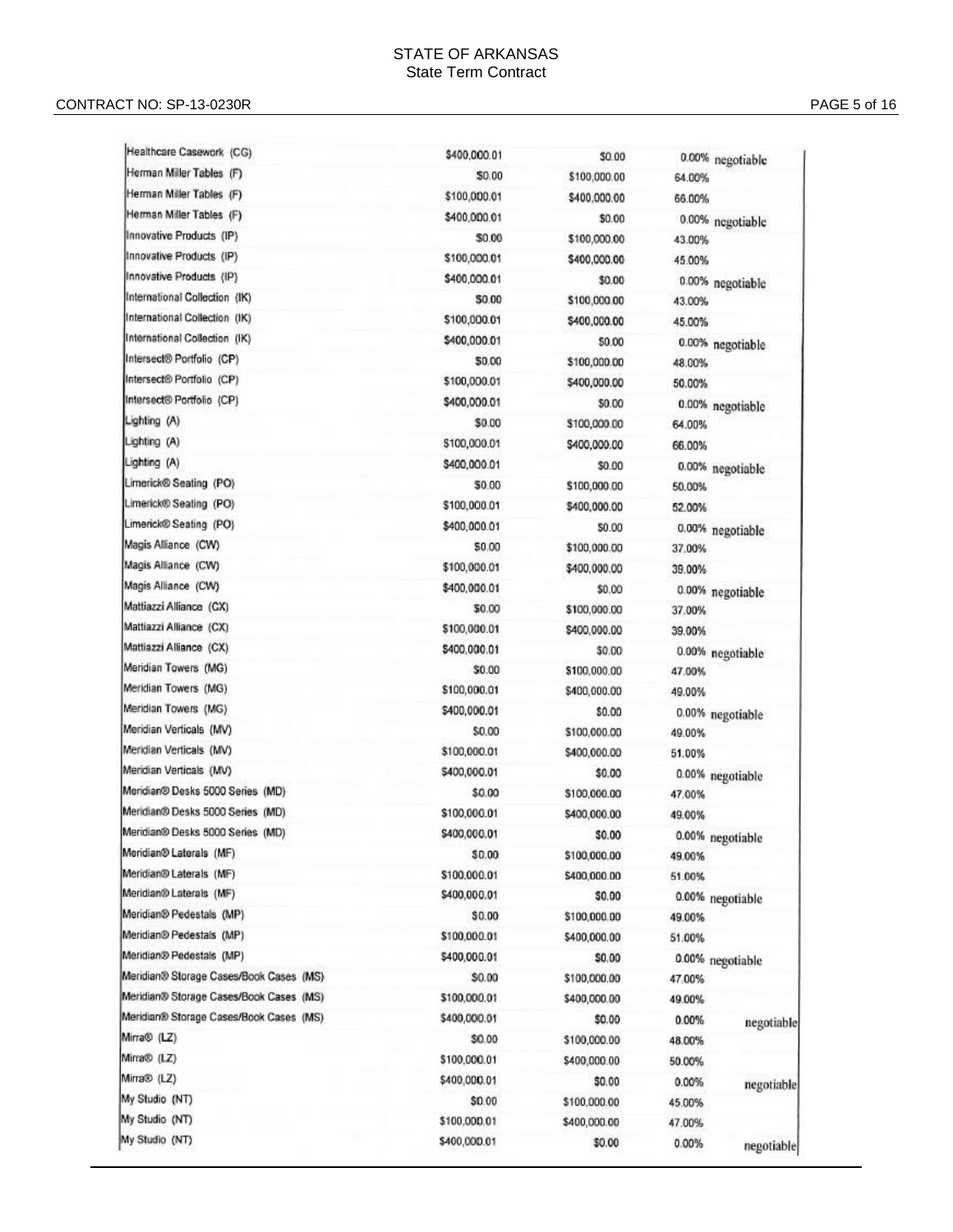#### CONTRACT NO: SP -13 -0230R PAGE

| Passage® (SG)                   | \$0.00       | \$100,000.00 | 45.00% |            |
|---------------------------------|--------------|--------------|--------|------------|
| Passage® (SG)                   | \$100,000.01 | \$400,000.00 | 47.00% |            |
| Passage® (SG)                   | \$400,000.01 | \$0.00       | 0.00%  | negotiable |
| Prospects® (JT)                 | \$0.00       | \$100,000.00 | 64.00% |            |
| Prospects® (JT)                 | \$100,000.01 | \$400,000.00 | 66.00% |            |
| Prospects® (JT)                 | \$400,000.01 | \$0.00       | 0.00%  | negotiable |
| Q Tables (LT)                   | \$0.00       | \$100,000.00 | 60.00% |            |
| Q Tables (LT)                   | \$100,000.01 | \$400,000.00 | 62.00% |            |
| Q Tables (LT)                   | \$400,000.01 | \$0.00       | 0.00%  | negotiable |
| Quadrant Laterals B-front (2)   | SO.00        | \$100,000.00 | 47.00% |            |
| Quadrant Laterals B-front (2)   | \$100,000.01 | \$400,000.00 | 49.00% |            |
| Quadrant Laterals B-front (2)   | \$400,000.01 | \$0.00       | 0.00%  | negotiable |
| Quadrant Laterals F-front (2A)  | \$0.00       | \$100,000.00 | 47.00% |            |
| Quadrant Laterals F-front (2A)  | \$100,000.01 | \$400,000.00 | 49.00% |            |
| Quadrant Laterals F-front (2A)  | \$400,000.01 | \$0.00       | 0.00%  | negotiable |
| Quadrant Pedestals B-front (BP) | \$0.00       | \$100,000.00 | 64.00% |            |
| Quadrant Pedestals B-front (BP) | \$100,000.01 | \$400,000.00 | 66.00% |            |
| Quadrant Pedestals B-front (BP) | \$400,000.01 | \$0.00       | 0.00%  | negotiable |
| Quadrant Pedestals F-front (BQ) | \$0.00       | \$100,000.00 | 64.00% |            |
| Quadrant Pedestals F-front (BQ) | \$100,000.01 | \$400,000.00 | 66.00% |            |
| Quadrant Pedestals F-front (BQ) | \$400,000.01 | \$0.00       | 0.00%  | negotiable |
| Resolve® (RS)                   | \$0.00       | \$100,000.00 | 48.00% |            |
| Resolve® (RS)                   | \$100,000.01 | \$400,000.00 | 50.00% |            |
| Resolve® (RS)                   | \$400,000.01 | \$0.00       | 0.00%  | negotiable |
| Sayl Chairs (AV)                | \$0.00       | \$100,000.00 | 48.00% |            |
| Sayl Chairs (AV)                | \$100,000.01 | \$400,000.00 | 50.00% |            |
| Sayl Chairs (AV)                | \$400,000.01 | \$0.00       | 0.00%  | negotiable |
| Sense (SN)                      | \$0.00       | \$100,000.00 | 53.00% |            |
| Sense (SN)                      | \$100,000.01 | \$400,000.00 | 55.00% |            |
| Sense (SN)                      | \$400,000.01 | \$0.00       | 0.00%  | negotiable |
| Setu (RY)                       | \$0.00       | \$100,000.00 | 48.00% |            |
| Setu (RY)                       | \$100,000.01 | \$400,000.00 | 50.00% |            |
| Setu (RY)                       | \$400,000.01 | \$0.00       | 0.00%  |            |
| Stools (SO)                     | \$0.00       | \$100,000.00 | 37.00% | negotiable |
| Stools (SO)                     | \$100,000.01 | \$400,000.00 | 39.00% |            |
| Stools (SO)                     | \$400,000.01 | \$0.00       | 0.00%  |            |
| Swoop (OA)                      | \$0.00       | \$100,000.00 | 43.00% | negotiable |
| Swoop (OA)                      | \$100,000.01 | \$400,000.00 | 45.00% |            |
| Swoop (OA)                      | \$400,000.01 | \$0.00       | 0.00%  |            |
| Teneo Storage Furniture (WA)    | \$0.00       | \$100,000.00 | 43.00% | negotiable |
| Teneo Storage Furniture (WA)    | \$100,000.01 | \$400,000.00 | 45.00% |            |
| Teneo Storage Furniture (WA)    | \$400,000.01 | \$0.00       | 0.00%  |            |
| Textiles (K)                    | \$0.00       | \$100,000.00 | 64.00% | negotiable |
| Textiles (K)                    | \$100,000.01 | \$400,000.00 | 66.00% |            |
| Textiles (K)                    | \$400,000.01 | \$0.00       | 0.00%  |            |
| Thrive Portfolio (ZZ)           | \$0.00       |              |        | negotiable |
| Thrive Portfolio (ZZ)           | \$100,000.01 | \$100,000.00 | 49.00% |            |
| Thrive Portfolio (ZZ)           | \$400,000.01 | \$400,000.00 | 51.00% |            |
| Thrive Portfolio - CBS (Z2)     |              | \$0.00       | 0.00%  | negotiable |
|                                 | \$0.00       | \$100,000.00 | 49.00% |            |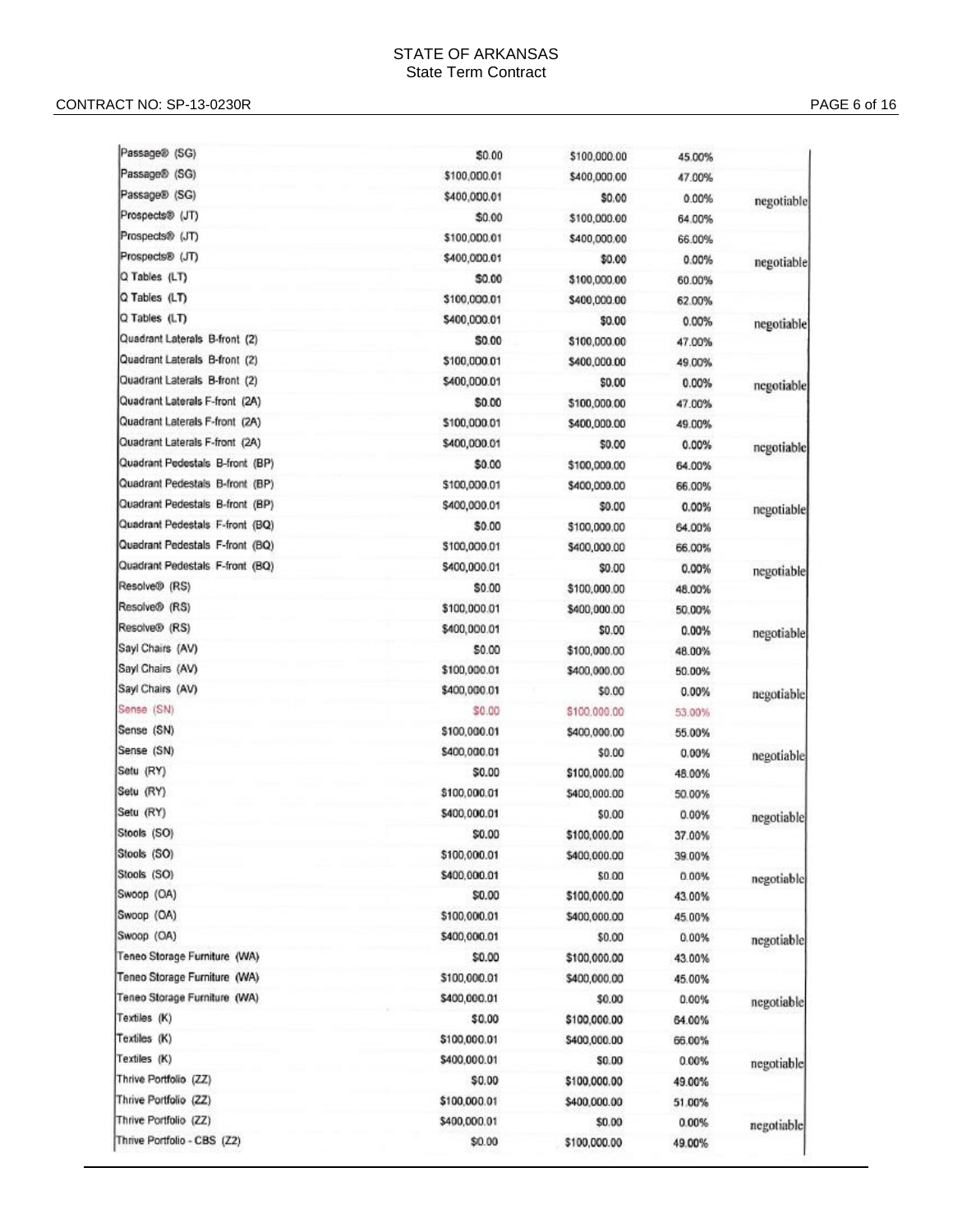| Thrive Portfolio - CBS (Z2)   | \$100,000.01 | \$400,000.00 | 51.00% |            |
|-------------------------------|--------------|--------------|--------|------------|
| Thrive Portfolio - CBS (Z2)   | \$400,000.01 | \$0.00       | 0.00%  | negotiable |
| Tu Laterals (UL)              | \$0.00       | \$100,000.00 | 60.00% |            |
| Tu Laterals (UL)              | \$100,000.01 | \$400,000.00 | 62.00% |            |
| Tu Laterals (UL)              | \$400,000.01 | \$0.00       | 0.00%  | negotiable |
| Tu Pedestals (UP)             | \$0.00       | \$100,000.00 | 60.00% |            |
| Tu Pedestals (UP)             | \$100,000.01 | \$400,000.00 | 62.00% |            |
| Tu Pedestals (UP)             | \$400,000.01 | \$0.00       | 0.00%  | negotiable |
| Tu Storage (US)               | \$0.00       | \$100,000.00 | 60.00% |            |
| Tu Storage (US)               | \$100,000.01 | \$400,000.00 | 62.00% |            |
| Tu Storage (US)               | \$400,000.01 | \$0.00       | 0.00%  | negotiable |
| Tu Towers (UT)                | \$0.00       | \$100,000.00 | 60.00% |            |
| Tu Towers (UT)                | \$100,000.01 | \$400,000.00 | 62.00% |            |
| Tu Towers (UT)                | \$400,000.01 | \$0.00       | 0.00%  | negotiable |
| "CLT™ Tables (VC)             | \$0.00       | \$100,000.00 | 43.00% |            |
| <sup>*</sup> CLT™ Tables (VC) | \$100,000.01 | \$400,000.00 | 45.00% |            |
| *CLT™ Tables (VC)             | \$400,000.01 | \$0.00       | 0.00%  | negotiable |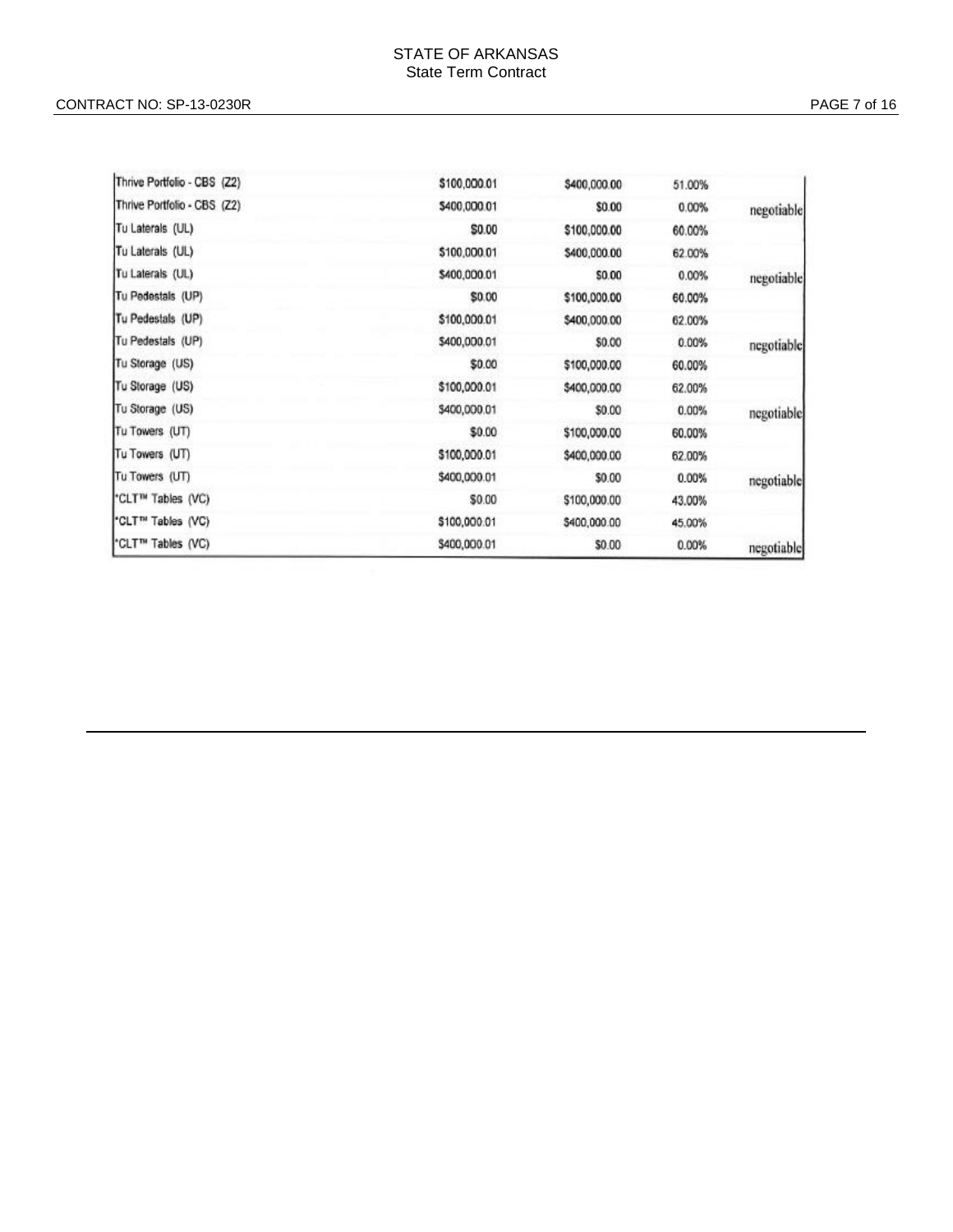### **SECTION 1 - GENERAL INFORMATION**

**1.1 INTRODUCTION**: This is a non-mandatory statewide contract for the design, purchase, delivery and/or assembly/set-up of Office Furniture including accessories, replacement parts and attachments including any and all associated costs for delivery, set-up and debris removal including cartons and pallets from the premises.

**1.2 COOPERATIVE PURCHASING PROGRAM PARTICIPATION**: Arkansas' Purchasing Law provides that local public procurement units (counties, municipalities, school districts, certain nonprofit corporations, etc.) may participate in state purchasing contracts. The contractor therefore agrees to sell to Cooperative Purchasing Program participants at the option of the program participants. Unless otherwise stated, all standard and special terms and conditions listed within the contract must be equally applied to such participants.

**1.3 PAYMENT AND INVOICE PROVISIONS**: An itemized invoice addressed to the ordering entity shall reference purchase order number, contract number, quantity, description, list and net unit price. Installation/Labor and any other ancillary charges will be shown as a separate line item on all quotes and invoices.

Payment will be made in accordance with applicable State of Arkansas accounting procedures upon acceptance by the Agency. The State may not be invoiced in advance of delivery and acceptance of any commodity. Payment will be made only after the contractor has successfully satisfied the state agency as to the goods purchased. Contractor should invoice agency by an itemized list of charges. Purchase Order Number and/or Contract Number should be referenced on each invoice.

**1.4 RECORD RETENTION**: The contractor shall be required to maintain all pertinent financial and accounting records and evidence pertaining to the contract in accordance with generally accepted principles of accounting and other procedures specified by the State of Arkansas. Access will be granted upon request, to State or Federal Government entities or any of their duly authorized representatives.

Financial and accounting records shall be made available, upon request, to the State of Arkansas' designee at any time during the contract period and any extension thereof, and for five (5) years from expiration date and final payment on the contract or extension thereof.

**1.5 PRIME CONTRACTOR RESPONSIBILITY**: The contractor **will** be required to assume prime contractor responsibility for the contract and will be the sole point of contact with regard to all commodities, services and support. The prime contractor may delegate facilitation of contract orders to their "Authorized/Certified Dealers" only. This delegation will in no way relieve the contractor of any contractual obligations set forth in this Contract Award.

### **1.6 CONTRACT INFORMATION**

- 1. The State of Arkansas may not contract with another party:
	- a. Upon default, to pay all sums to become due under a contract.
	- b. To pay damages, legal expenses or other costs and expenses of any party.
	- c. To conduct litigation in a place other than Pulaski County, Arkansas
	- d. To agree to any provision of a contract; which violates the laws or constitution of the State of Arkansas.
- 2. A party wishing to contract with the State of Arkansas should:
	- a. Remove any language from its contract which grants to it any remedies other than:
		- i. The right to possession.
		- ii. The right to accrued payments.
		- iii. The right to expenses of de-installation.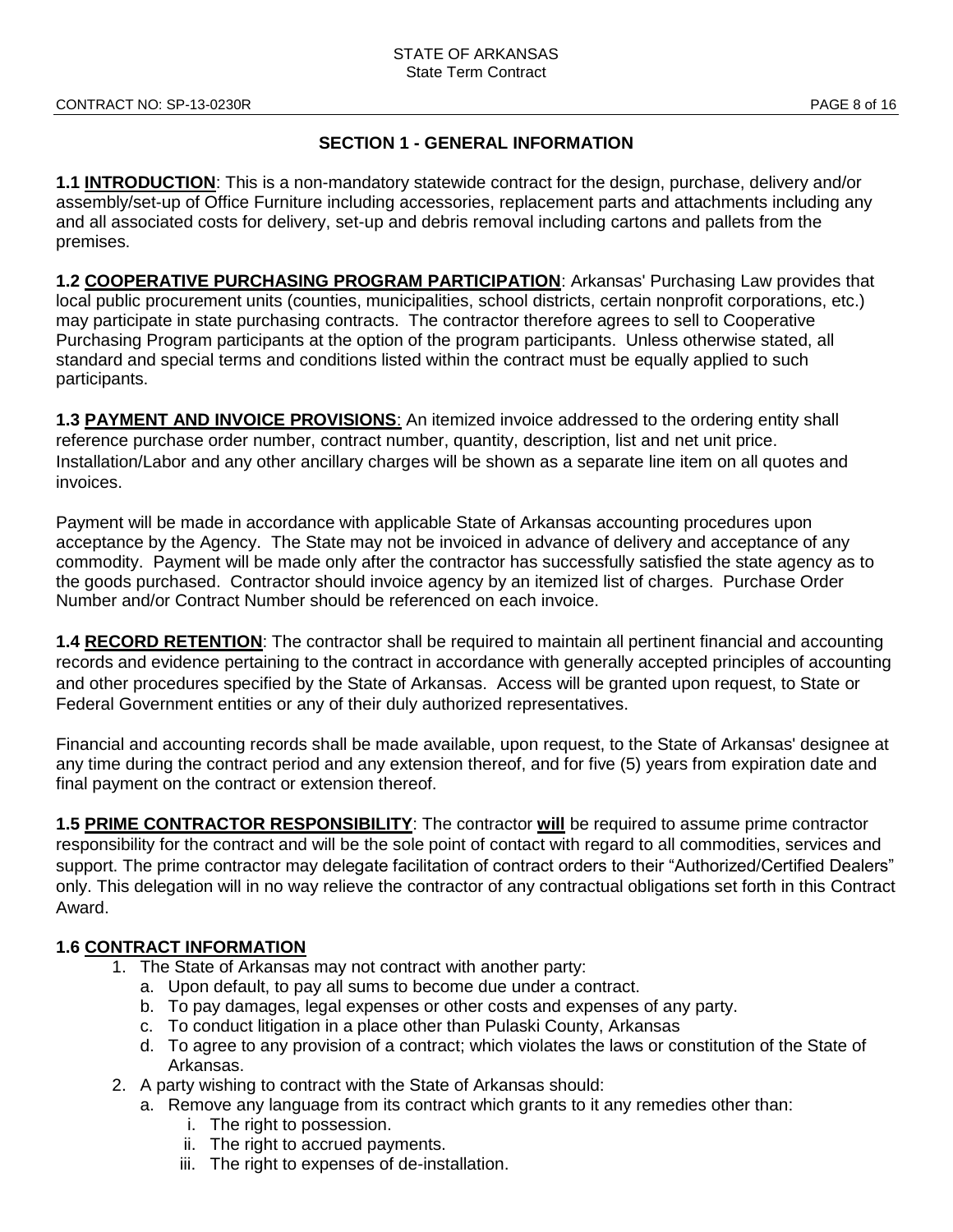- iv. The right to expenses of repair to return the equipment to normal working order, normal wear and tear excluded.
- v. The right to recover only amounts due at the time of repossession and any unamortized nonrecurring cost as allowed by Arkansas Law.
- b. Include in its contract that the laws of the State of Arkansas govern the contract.
- c. Acknowledge that contracts become effective when awarded by the State Procurement Official.

**1.7 CONDITIONS OF CONTRACT**: The contractor shall at all times observe and comply with federal and State laws, local laws, ordinances, orders, and regulations existing at the time of or enacted subsequent to the execution of this contract which in any manner affect the completion of the work. The contractor shall indemnify and save harmless the agency and all its officers, representatives, agents, and employees against any claim or liability arising from or based upon the violation of any such law, ordinance, regulation, order or decree by an employee, representative, or subcontractor of the contractor.

**1.8 STATEMENT OF LIABILITY**: The State will demonstrate reasonable care but shall not be liable in the event of loss, destruction, or theft of contractor-owned items to be delivered or to be used in the installation of deliverables. The contractor is required to retain total liability until the deliverables have been accepted by the "authorized agency official." At no time will the State be responsible for or accept liability for any contractorowned items.

**1.9 AWARD RESPONSIBILITY**: The State Procurement Official will be responsible for award and administration of any resulting contract.

**1.10 DELEGATION AND/OR ASSIGNMENT:** The contractor shall not assign the contract in whole or in part or any payment arising there from without the prior written consent of the State Procurement Official. The contractor may delegate facilitation of contract orders to their "Authorized/Certified Dealers" only. This delegation will in no way relieve the contractor of any contractual obligations set forth in this Contract Award.

**1.11 DISCOUNT CHANGE CLAUSE:** The contractor may offer larger discount percentages for products, accessories, replacement parts and attachments at any time during the contract term.

**1.12 LENGTH OF PRICE GUARANTEE**: Discount percentages shall be firm for the term of the contract.

**1.13 DELIVERY: FOB DESTINATION, INSIDE DELIVERY, FREIGHT PAID**: Whenever possible, contractors should give the ordering entities 3 working days prior notice of any deliveries and/or installations. Furniture contractors will not be responsible for the removal/moving of existing furnishings unless requested by the ordering entity. Contractors should verify site readiness prior to delivery. All deliveries will be made during normal working hours unless otherwise arranged with the ordering entity. Contractor will communicate any scheduling delays and/or changes immediately. Agencies will not be responsible for any freight damage, concealed or otherwise.

**1.14 SPECIAL DELIVERY INSTRUCTIONS**: All shipments will be FOB destination (as specified on Ordering Entity Purchase Order).

### **Delivery/Installation Instructions**:

Due to the varying locations and circumstances involved in deliveries and installations, all deliveries and installations will be quoted on a project by project basis.

All installation, labor, and or delivery charges must be shown as a separate line item on quotes and invoices.

One of the following delivery methods must be specified on every Agency Purchase Order: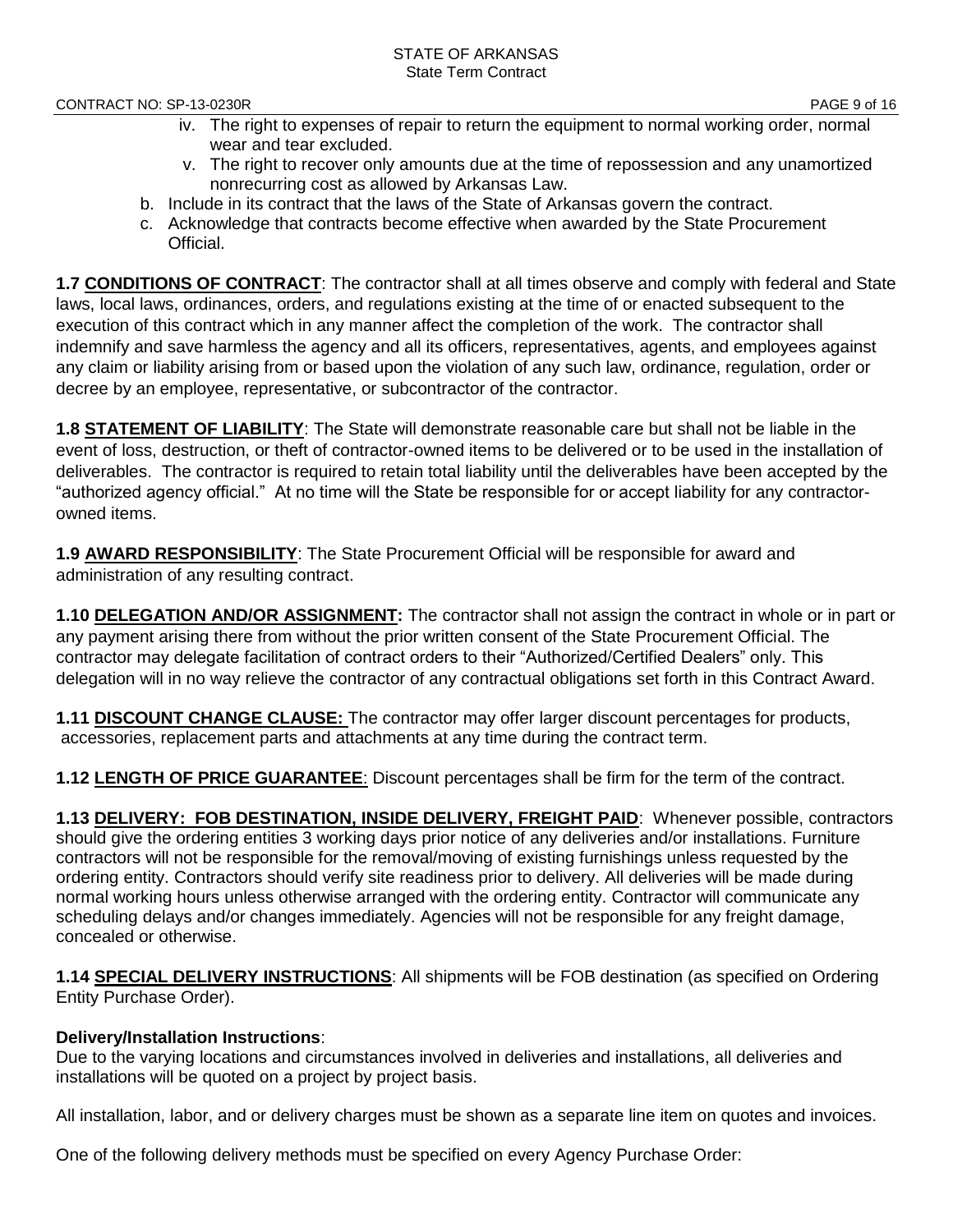(1) Drop Shipped: Off loaded by carrier to an Agency loading dock or designated area**.** There will be no charge to the ordering Agency for this delivery method.

(2) Inside Delivery: Off loaded, un-boxed/wrapped and placed in pre-determined locations within the building. Contractor will be responsible for the removal of any trash, packaging materials, and cartons associated with the delivery.

(3) Delivered and Installed: Off loaded, and installed. Installation shall include but not limited to; any and all labor, material, and tools necessary to install furniture in accordance with approved plans and specifications and/or the direction of authorized agency personnel. The installation company will be responsible for the removal of any trash, packing material, and cartons associated with their installation.

The contractor/installation company will repair/replace (to the satisfaction of the ordering entity) any damage to the building or its' contents that they (the contractor) caused in the course of their work. This includes but is not limited to: walls, floors, floor coverings, ceilings, elevators, doors, doorways, and any existing fixtures and furniture. The agency may withhold payment until repairs are satisfactorily completed.

**1.15 ACCEPTANCE STANDARDS**: Inspection and acceptance/rejection of products shall be made within thirty (30) days of receipt or upon completion of installation should that installation period extend beyond thirty (30) days. Ordering entity shall have the option to return any products within the thirty (30) days.

*Return Requirements:* Ordering entity shall coordinate returns with the Contractor. Upon notification by the ordering entity of a duplicate shipment, over-shipment or shipment in poor condition, the products must be promptly removed at the contractor and/or dealer's expense. Ordering entities reserve the right to return products for defects in material and/or workmanship. In the event of product return, the ordering entity reserves the right to accept either a full refund for the returned product or a replacement of the product.

*Performance Requirements:*: The ordering entity reserves the right to inspect and verify that all deliveries are in accordance with specifications, both at the point of delivery and at the point of use. For orders that specify an "authorized party" to receive and inspect deliveries and/or installations, acceptance and inspection procedures must be performed by the" authorized party" to be considered and accepted by the ordering entity. Products inspected at the time of use are subject to refusal and return requirements for issues of quality such as defects in manufacturing and/or workmanship. Products will not be considered accepted by the ordering entity until the installation is complete for the applicable products.

**1.16 CANCELLATION**: In the event the State no longer needs the service or commodity specified in the contract or purchase order due to program changes, changes in laws, rules, or regulations, relocation of offices, or lack of appropriated funding, the State may cancel the contract or purchase order by giving the contractor written notice of such cancellation thirty (30) days prior to the date of cancellation.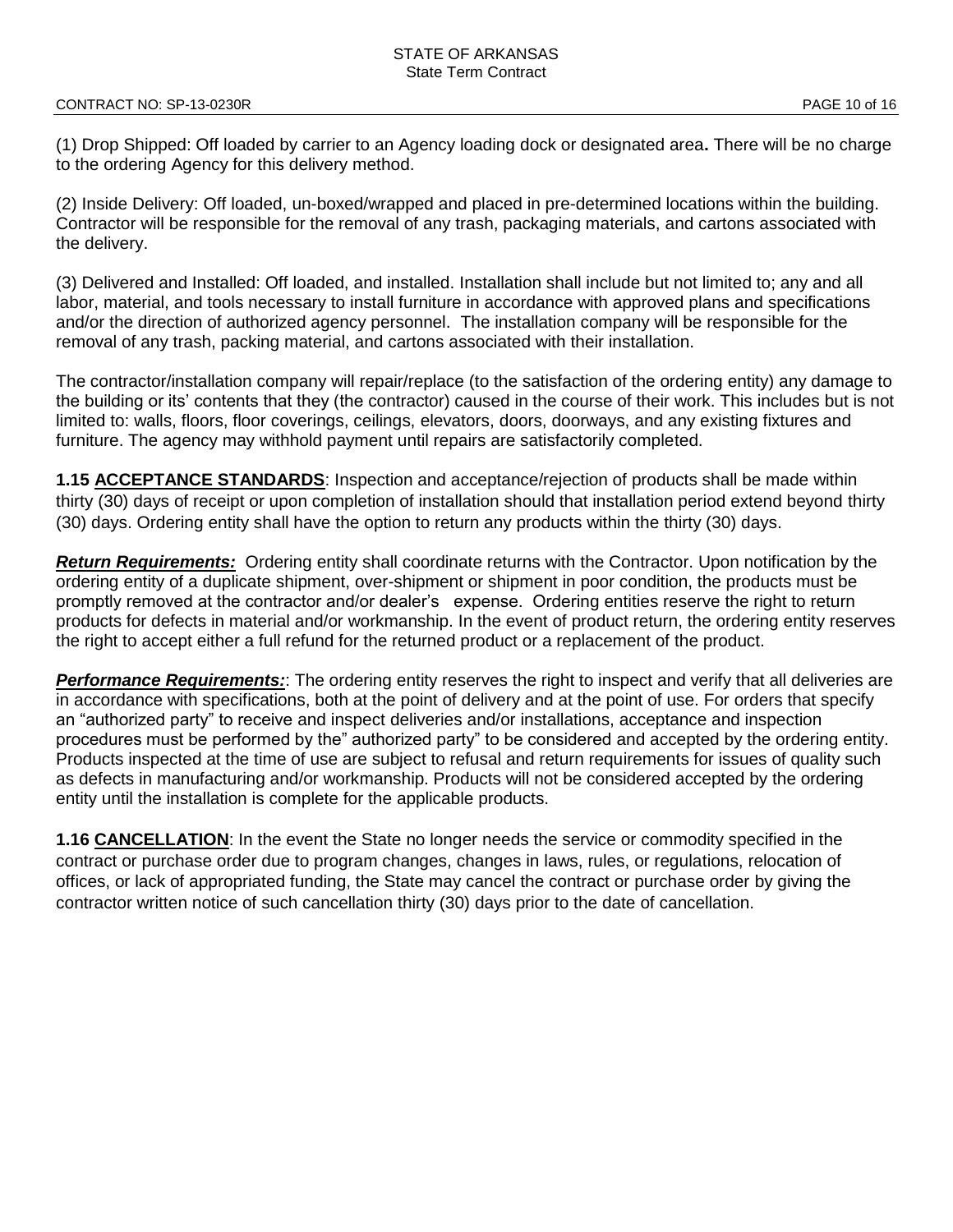### **SECTION 2 - SPECIFIC REQUIREMENTS**

**2.1 QUALITY**: The items must be in conformance with normal industry standards as specified within this Contract Award.

**2.2 GUIDELINES**: The Office of State Procurement adheres to all guidelines set forth by the State and Federal Government concerning The Americans with Disabilities Act (ADA) as well as all mandated fire codes.

**2.3 ORDERING PROCEDURE**: Orders placed against this contract may be in the form of an agency issued purchase order on an as-required basis. Or an agency may also use the Arkansas State Purchasing Card (P-Card) to purchase furniture.

**2.4 QUANTITY BASIS OF CONTRACT – NO GUARANTEED QUANTITIES**: The contract established has no guarantee of any specific quantity and the State is obligated only to buy that quantity which is needed by its agencies.

**2.5 MINIMUM ORDER QUANTITY**: The State makes no commitment to purchase any minimum or maximum quantity, or dollar volume of products from the selected suppliers. Utilization of this agreement will be on an as needed basis by State Agencies and/or Cooperative Participants, Cities, Counties, Schools K-12, Colleges and Universities. The State will award to multiple suppliers; however, the State reserves the right to purchase like and similar products from other suppliers as necessary to meet operational requirements.

**Note**: Issuance of an award does not guarantee an order.

**2.6 REPORTING REQUIREMENTS**: The product manufacturer agrees to provide a yearly sales report to the Office of State Procurement. This report is due on the 15<sup>th</sup> of July following the year's activity. The report **must** include the total sales of all furniture orders against the contract. The report should include the following: reporting time period, manufacturer/dealer name, furniture category, quantity and dollar value of each item sold, and the name of the purchasing entity.

Note: OSP reserves the right to request a sales report on an as-needed basis.

Email report to: [osp-furniture@dfa.arkansas.gov](mailto:osp-furniture@dfa.arkansas.gov)

**2.7 FURNITURE CLASSIFICATIONS**: Furniture classifications include but not limited to: Cafeteria, Dormitory, Library Shelving and Library Related, Lounge, Systems (Modular), School (Classroom), Freestanding, Seating, Filing Systems and Equipment, and Technology Support.

### **2.8 GENERAL DEFINITION OF PRODUCTS**

- **Item 1: Cafeteria Furniture** 
	- Mobile tables on rollers with or without benches or stools.
	- Round and rectangular cafeteria tables without benches or stools.

#### **Item 2: Dormitory Furniture**

• Metal, wood, or wood clad metal wardrobes, beds and mattresses, night stands, chest of drawers, and single pedestal dormitory student desks with keyboard or center drawers.

#### **Item 3: Library Shelving and Library Related Furniture**

• Cantilever, reversed cantilever, four post library shelving (all of which include mobile shelving), and end panels for covering end of panels.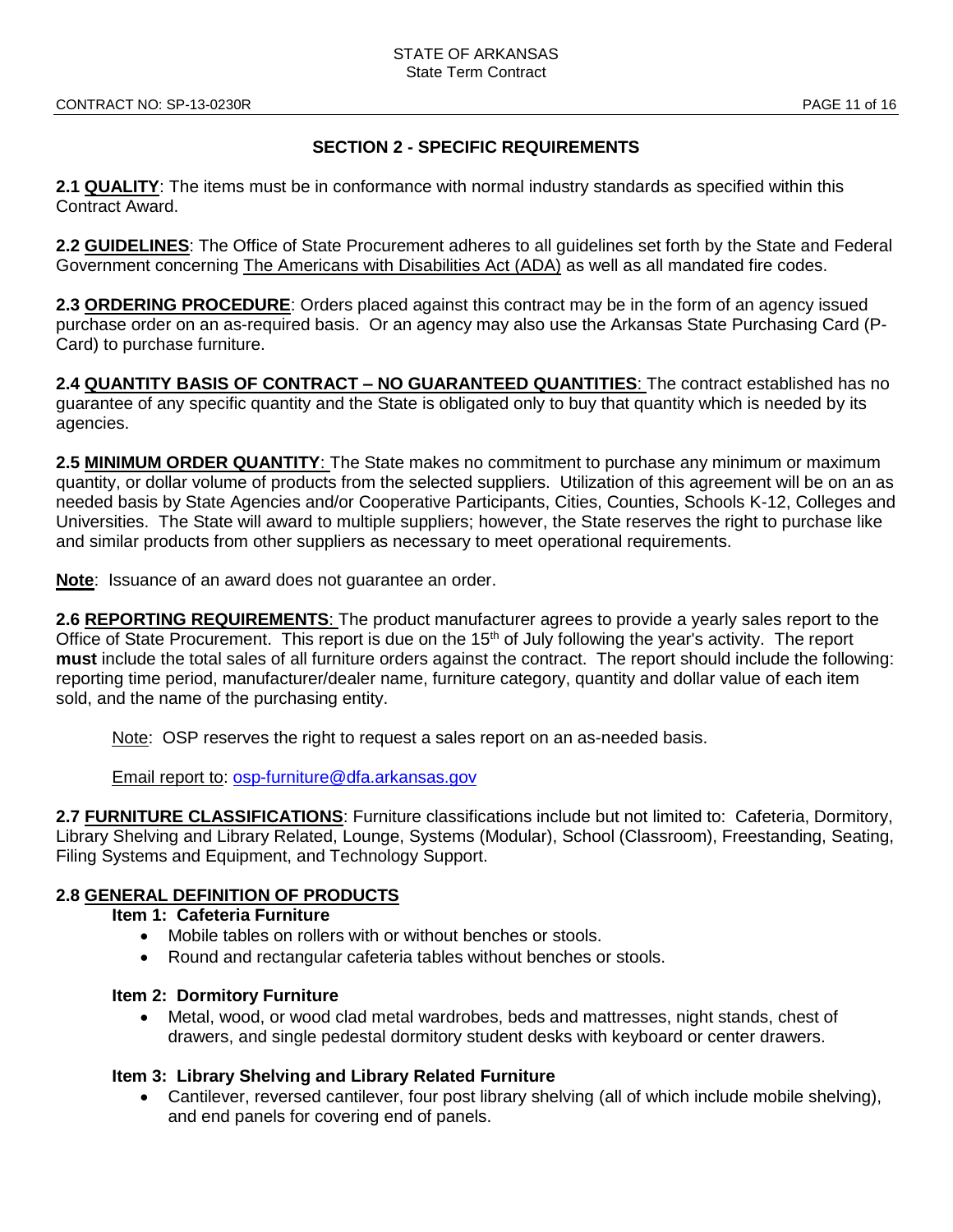#### CONTRACT NO: SP-13-0230R **PAGE 12 of 16**

• Library Related Furniture, which includes but not limited to: book trucks, circulation desks, library tables, card catalogs, study carrels, storage cabinets, periodical racks, dictionary stands, and display cases.

#### **Item 4: Lounge Furniture**

- Upholstered wood, metal, or rotationally molded lounge seating which includes but not limited to: (lounge chairs, recliners, love seats, sofas, and assemblies and replacements only).
- Complimentary tables, benches, and ottomans for lounge seating. Manufacturers must have lounge seating to match tables, benches and ottomans.
- Upholstered wood or metal multiple seating, ganging seating, and tandem seating.

#### **Item 5: Systems Furniture (Modular)**

- A complete and comprehensive catalog of all systems furniture, including modular work stations, lines and accessories.
- Metal, wood or laminate modular furniture, these can include complimentary components such as keyboard drawers, task lights, tack boards, etc. and storage units.

#### **Item 6: School Furniture (Classroom)**

- Student desk, chair desks, tablet arm chairs and stools.
- Single unit pedestal teacher's desks
- Study carrels and storage cabinets
- Stacking chairs, student chairs and folding chairs
- Classroom activity, computer, folding, training tables and accessories, such as, ganging devices, electrical/data components and storage dollies.

### **Item 7: Freestanding/Casegoods Furniture**

- A complete and comprehensive catalog of all case goods, furniture, (including folding and mobile) desks and tables.
- Conference room tables, lecterns, media cabinets, storage cabinets and presentation boards

### **Item 8: Seating**

- A complete and comprehensive catalog of chairs, auditorium and general seating.
- Wood, metal or ergonomic seating which may include but limited to: executive, managerial, task, operational, stools, side, occasional, stacking, conference, and theater type seating.
- Products must meet or exceed ANSI/BIFMA requirements.

#### **Item 9: Filing Systems and Equipment**

• A complete and comprehensive catalog of filing systems including vertical and lateral files, bookcases, mobile cabinets and freestanding file cabinets.

### **Item 10: Technology Support Furniture**

• A complete and comprehensive catalog of technology support furniture to support technology based learning environments.

**ANY PERMANENT FURNITURE INSTALLATION** for State Agencies as well as requested space alterations, attached fixtures, furnishings and erected additions **must** have Arkansas Building Authority (ABA) approval if:

- *(a)* The building is owned by ABA and/or
- *(b)* The product and installation exceeds the sum of \$20,000.00. (Excluding ABA exempt agencies)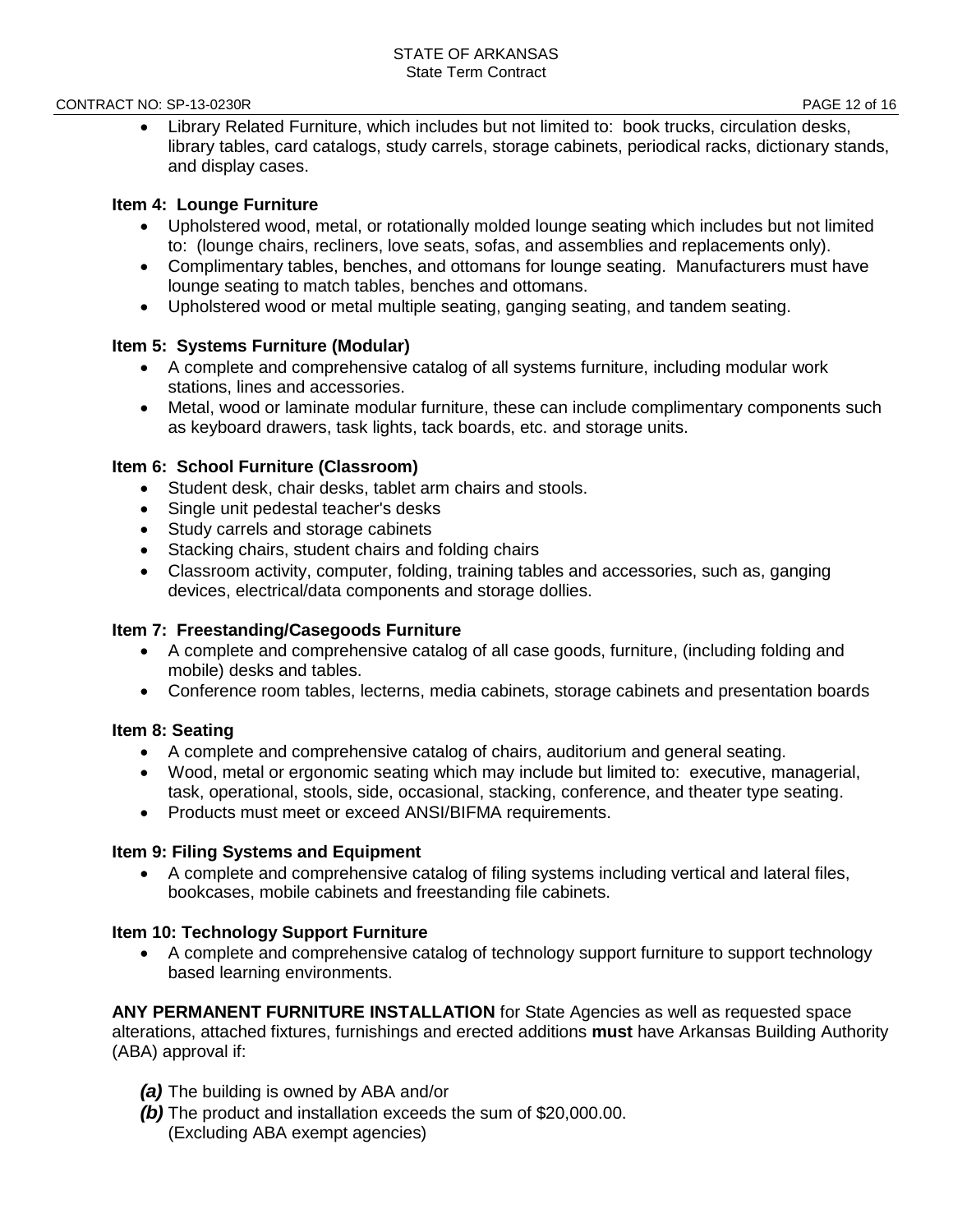CONTRACT NO: SP-13-0230R **PAGE 13 of 16** 

*Note: the Americans with Disabilities ACT* and the *Arkansas Fire Codes* must be adhered to as set forth by local and federal guidelines by the ordering entity and the contractor.

Codes, Permits, Licenses for Permanent Installation:

The contractor must comply with all State mandatory licensing requirements prior to installation. Questions on licensing requirements should be directed to the State Licensing Board. Contractor must furnish and install all furniture and materials in compliance with all applicable codes, whether local, state, or federal; and that all permits or licenses required for installation will be obtained without cost to the State.

**2.9 PRODUCT MANUFACTURER'S SUPPLIERS:** Only those dealers/distributors listed by the manufacturer will be considered authorized to act on behalf of the Product Manufacturer.

**2.10 CONTRACT RENEWAL PERIOD: FURNITURE ADDITIONS/DELETIONS**: Contractors wishing to make furniture additions/changes to their contract during the contract period should be aware of the following additions/changes will be allowed only once during a contract period. No changes to discount percentages are allowed during this contract period.

Additions/changes must be submitted during the contract renewal period.

When requesting additions and/or changes; contractor shall submit a request either by letter or via email which shall include a list of all items being proposed for addition and/or change.

Contractor shall submit all required documents supporting any new items.

Product literature for all new items shall also be submitted with the request.

Contractor is responsible for submitting a complete name, address, email address, phone and fax numbers when a new dealer is added.

**2.11 PRICE LISTS AND PRODUCT INFORMATION**: Contractors should provide an electronic version of the proposed price list in an Excel format or pdf on a jump drive. Also provide a dealer list, if applicable in an Excel format with "read and write" capabilities on the same jump drive. No costs or expenses associated with providing this information in the required format shall be charged to the State of Arkansas. At the time of contract renewal contractor will furnish OSP with an updated dealer list and published price list.

**2.12 LITERATURE:** The manufacturer/dealer shall furnish price lists, catalogs, and description literature upon request by any using entity, and at no cost to the entity.

**2.13 SPECIAL PACKAGING**: Items shall be packaged and cartoned so as to protect the contents from damage during shipment, handling and storage. Shipping container shall have a label with the following information:

Name of Receiving Agency Agency Purchase Order Number Name of Supplier Item Description of Contents Manufacturer Name Model Name and Number

**2.14 WARRANTY**: Minimum acceptable warranty will be for a period of one year from the date of product acceptance by the ordering entity. Warranty shall cover defects in material and workmanship and shall cover all costs associated with the repair or replacement of defective items including labor, parts, transportation costs, travel time and expense, and any other costs associated with such repair or replacement.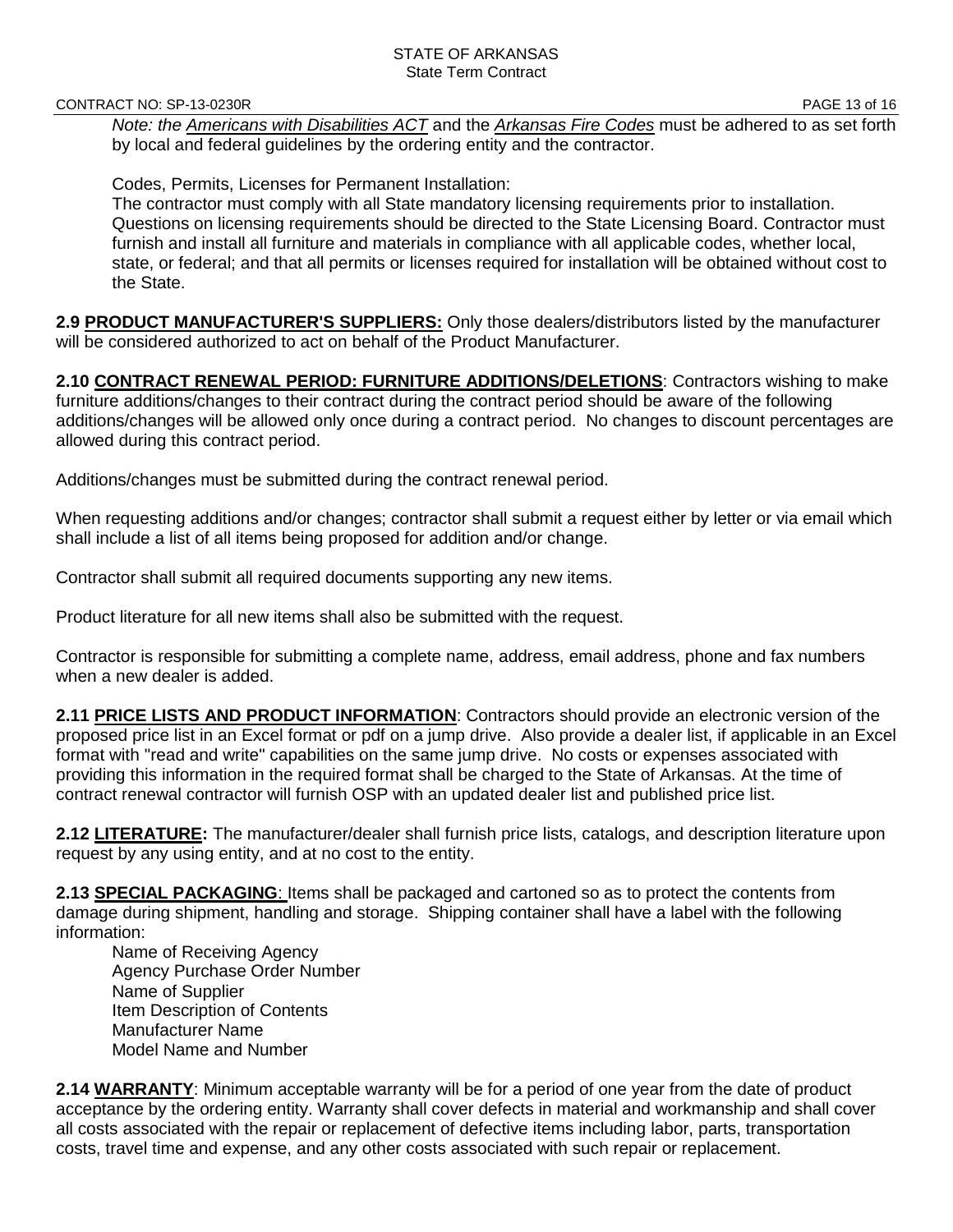If anytime during the first (1) year warranty period the product does not perform in accordance to manufacturer's specification, the successful contractor will be notified in writing. The contractor shall pick up the product at the contractor's expense, and replace with product that meets or exceeds prior assembled product. Should product performance remain unacceptable to ordering entity, entity may request a full return of the purchase price (including taxes).

**2.15 ORDER CANCELLATION**: Users of this contract are advised that orders (all or part) cancelled or returned after acceptance of requested merchandise will be subject to a restocking fee of ten percent (10%) of the invoice amount (not to exceed \$500.00 per order) plus return freight charges. The amount authorized for payment of return freight will, in no instance, be more than original delivery charges documented by carrier. These charges may be applied, at the option of the supplier, to those orders which have been accepted. Orders cancelled prior to shipment or acceptance by ordering entity from the manufacturer will not be assessed charges.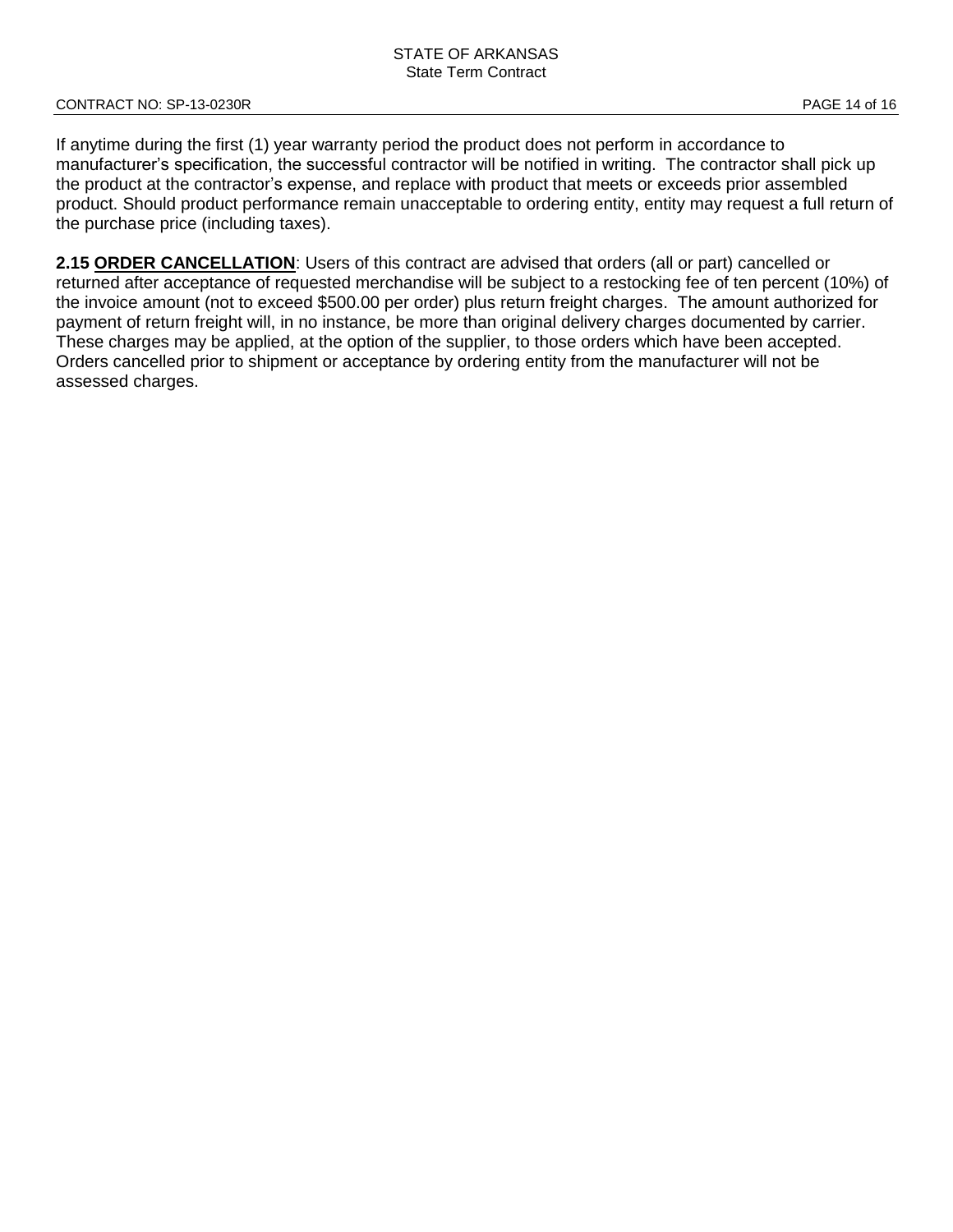#### STATE OF ARKANSAS State Term Contract

#### **TERMS AND CONDITIONS**

1. GENERAL: All terms and conditions stated in the invitation for bid govern this contract.

2. PRICES: Prices are firm and not subject to escalation, unless otherwise specified in the invitation for bid.

3. DISCOUNTS: All cash discounts offered will be taken if earned.

4. TAXES: Most state agencies must pay state sales tax. Before billing, the contractor should contact the ordering agency to find out if that agency must pay sales tax. Itemize state sales tax when applicable on invoices.

5. BRAND NAME REFERENCES: The contractor guarantees that the commodity delivered is the same as specified in the bid.

6. GUARANTY: All items delivered are to be newly manufactured, in first- class condition, latest model and design, including, where applicable, containers suitable for shipment and storage unless otherwise indicated in the bid invitation. The contractor guarantees that everything furnished hereunder will be free from defects in design, workmanship, and material; that if sold by drawing, sample or specification, it will conform thereto and will serve the function for which furnished. The contractor further guarantees that if the items furnished hereunder are to be installed by the contractor, such items will function properly when installed. The contractor also guarantees that all applicable laws have been complied with relating to construction, packaging, labeling, and registration. The contractor's obligations under this paragraph shall survive for a period of one year from the date of delivery, unless otherwise specified in the invitation for bid.

7. AWARD: This contract award does not authorize shipment. Shipment against this contract is authorized by the receipt of a purchase order from the ordering agency. A written purchase order mailed or otherwise furnished to the contractor results in a binding obligation without further action by either party.

8. DELIVERY: The term of the contract is shown on the face of the contract award. The contractor is required to supply the state's needs during this term. The number of days required to place the commodity in the receiving agency's designated location under normal conditions is also shown. Consistent failure to meet delivery without a valid reason may cause removal from the bidders' list or suspension of eligibility for award.

9. BACK ORDERS OR DELAY IN DELIVERY: Back orders or failure to deliver within the time required may be default of the contract. The contractor must give written notice to the Office of State Procurement and ordering agency of the reason and the expected delivery date. If the reason is not acceptable, the contractor is in default. The Office of State Procurement has the right to extend delivery if reasons appear valid. If the date is not acceptable, the agency may buy elsewhere.

10. DELIVERY REQUIREMENTS: No substitutions or cancellations are permitted without written approval of the Office of State Procurement. Delivery shall be made during agency work hours only, 8:00 a.m. to 4:30 p.m., unless prior approval for other delivery has been obtained from the agency. Packing memoranda shall be enclosed with each shipment.

11. STORAGE: The ordering agency is responsible for storage if the contractor delivers within the time required and the agency cannot accept delivery.

12. DEFAULT: All commodities furnished will be subject to inspection and acceptance of the ordering agency after delivery. Default in promised delivery or failure to meet specifications authorizes the Office of State Procurement to cancel this contract or any portion of same and reasonably purchase commodities elsewhere and charge full increase, if any, in cost and handling to the defaulting contractor.